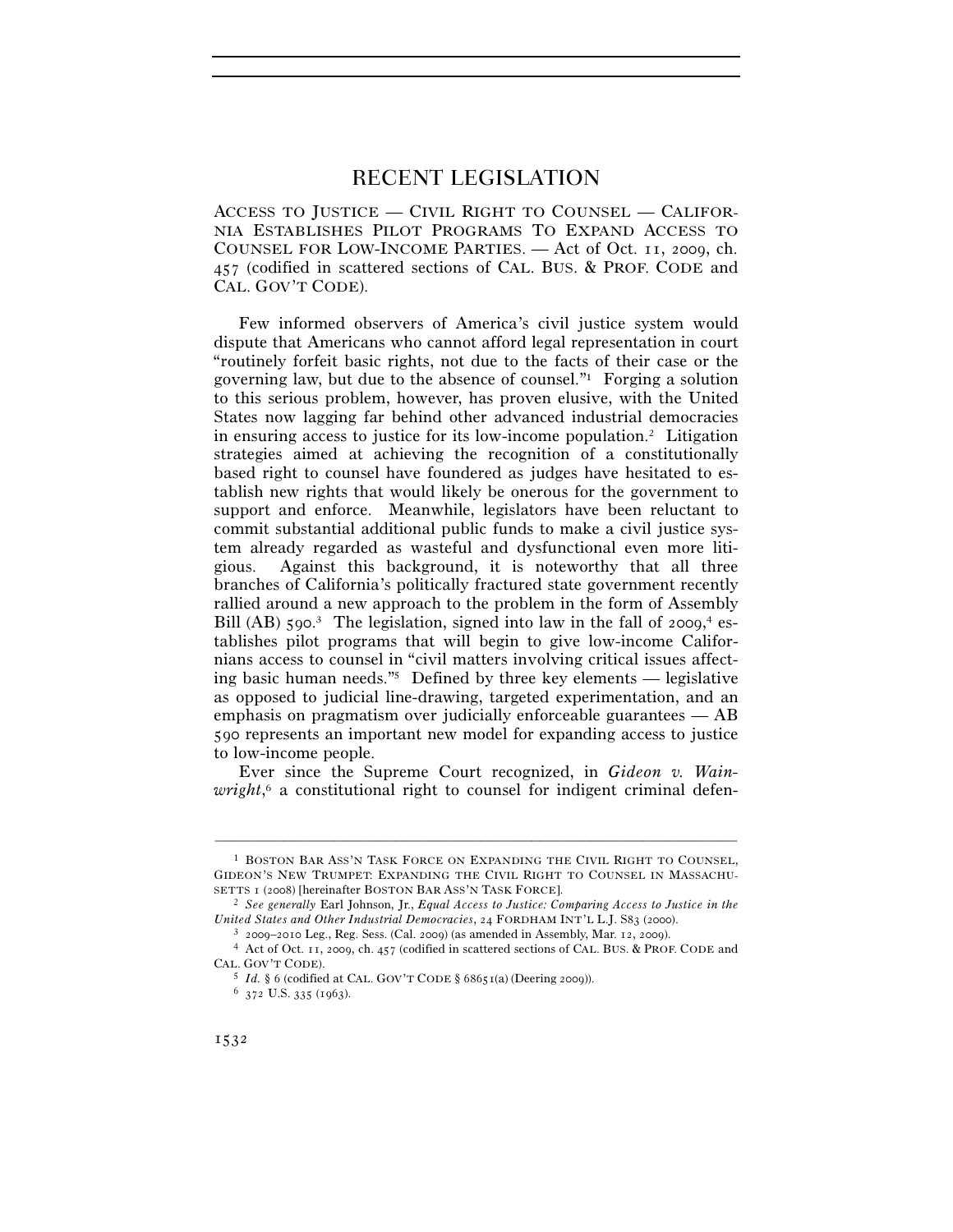# 2010] *RECENT LEGISLATION* 1533

dants who are at risk of losing their physical liberty, $\tau$  access to justice advocates have hoped that courts would similarly recognize a right to counsel for indigent parties in civil cases.8 But the Supreme Court dealt a serious blow to those hopes in *Lassiter v. Department of Social Services*, 9 which adopted a case-by-case approach to determining whether appointed counsel is a constitutional due process right and established a presumption against recognizing such a right unless the indigent person's physical liberty is at risk.10 Despite this setback, some states enacted legislation to guarantee counsel in a few narrow categories.11 Since these categories covered only a small fraction of total civil litigation, however, the legislation did little to address the formation of a serious nationwide "justice gap" between what was needed to meet the civil legal needs of the poor and the total amount of services actually available.12 One of the most obvious symptoms of this gap was a large number of self-represented litigants, who were the source of increasing difficulties for judges, clerks, and even opposing counsel.13 Given California's growing poverty rate and substantial non-Englishspeaking population, these challenges were especially salient there.<sup>14</sup>

In an attempt to address these problems, Assembly Member Mike Feuer, the chairman of the California Assembly Judiciary Committee and a former legal aid attorney, introduced a bill in early 2009 to establish pilot programs aimed at expanding access to legal counsel for low-income parties in civil cases.15 A small increase in various fees as-

–––––––––––––––––––––––––––––––––––––––––––––––––––––––––––––

CURRENT UNMET CIVIL LEGAL NEEDS OF LOW-INCOME AMERICANS (2d ed. 2007). 13 *See, e.g.*, Russell Engler, *And Justice for All — Including the Unrepresented Poor: Revisit-*

<sup>7</sup> *See id.* at 344–45. 8 *See, e.g.*, Note, *The Indigent's Right to Counsel in Civil Cases*, 76 YALE L.J. 545, 547–<sup>49</sup> (1967). Just a few years after *Gideon*, the right to counsel was further extended to juveniles in delinquency proceedings. *See In re* Gault, 387 U.S. 1, 41 (1967).<br><sup>9</sup> 452 U.S. 18 (1981).<br><sup>10</sup> *Id.* at 26–27.<br><sup>11</sup> Categories included child abuse, termination of parental rights, and involuntary institu-

tionalization. *See* Laura K. Abel & Max Rettig, *State Statutes Providing for a Right to Counsel in Civil Cases*, 40 CLEARINGHOUSE REV. 245, 245–48 (2006). California enacted laws to guarantee counsel to parents whose custody or parental rights are at risk of elimination and to children in dependency proceedings. *See id.* at 253 (citing relevant parts of CAL. FAM. CODE and CAL. WELF. & INST. CODE). 12 *See, e.g.*, LEGAL SERVS. CORP., DOCUMENTING THE JUSTICE GAP IN AMERICA: THE

<sup>&</sup>lt;sup>14</sup> See CAL. COMM'N ON ACCESS TO JUSTICE, ACTION PLAN FOR JUSTICE  $18-19$  (2007).<br><sup>15</sup> A.B. 590, 2009–2010 Leg., Reg. Sess. (Cal. 2009) (as amended in Assembly, Mar. 12, 2009). At the same time, the legislature's leadership introduced a similar proposal in budget legislation. *See* STAFF OF S. APPROPRIATIONS COMM., 2009–2010 Leg., Reg. Sess., ANALYSIS OF AB 590, at 2 (Cal. 2009), *available at* http://www.leginfo.ca.gov/pub/09-10/bill/asm/ab\_0551- 0600/ab\_590\_cfa\_20090827\_130625\_sen\_comm.html. Neither proposal was completely without precedent. In January 2007, only a few months after the American Bar Association approved a resolution urging states "to provide legal counsel as a matter of right at public expense to low income persons in those categories of adversarial proceedings where basic human needs are at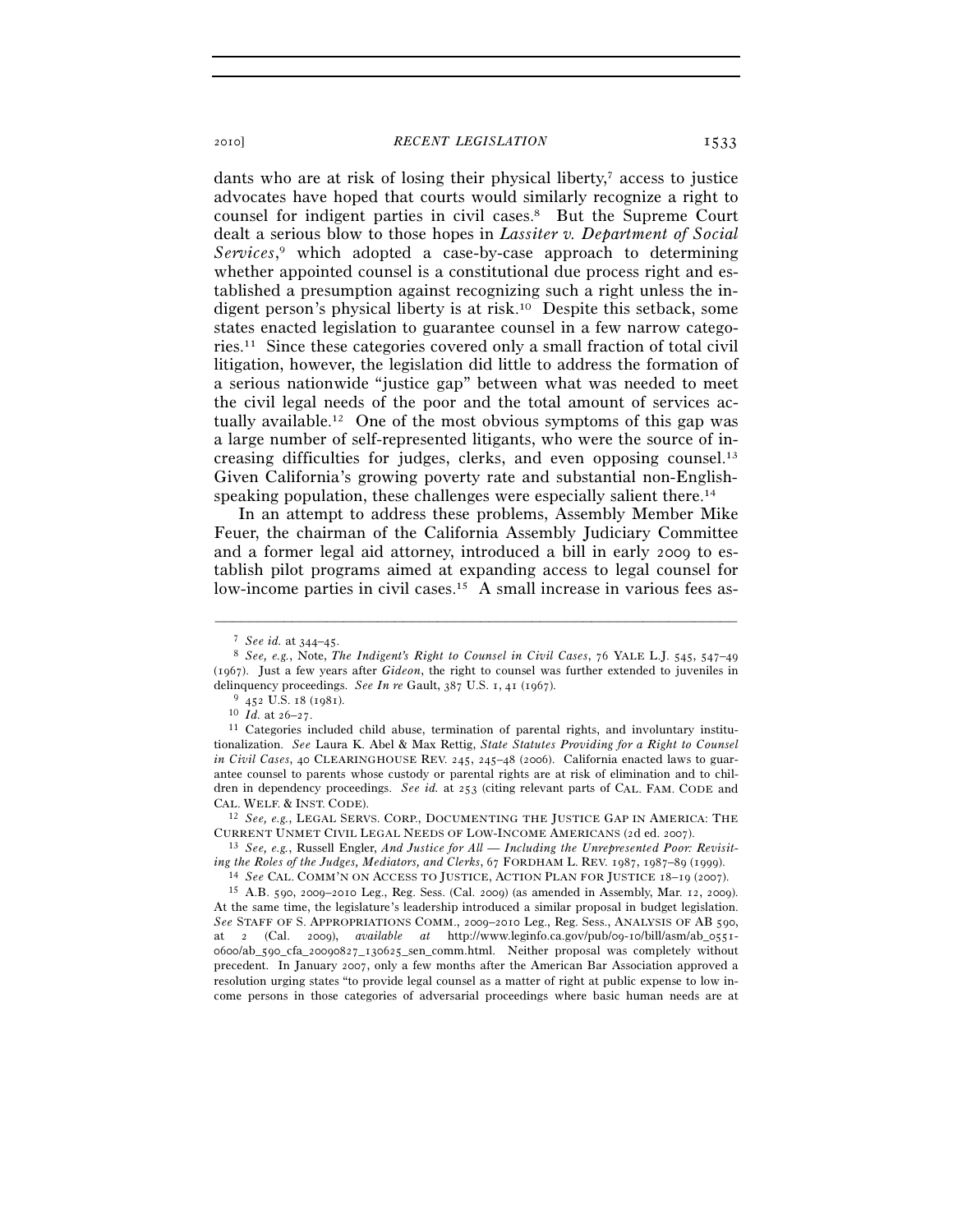1534 *HARVARD LAW REVIEW* [Vol. 123:1532

sociated with nonessential court services would fund the programs.<sup>16</sup> At the outset, enactment into law appeared unlikely given California's dire budget straits and the political unpopularity of raising fees to support new programs.<sup>17</sup> But after the fee increases were enacted separately as part of an effort to resolve the state budget crisis,18 AB 590 was amended so that it would no longer raise fees; instead, starting July 1, 2011, it would redirect the already enacted fee increases to establish the pilot programs.19 Technically no longer a bill that raised fees, AB 590 passed the Senate  $23-13^{20}$  and the Assembly  $52-26$ <sup>21</sup> facing no organized outside opposition.22

Declaring California's "responsibility to provide legal counsel without cost" to those who cannot afford it,<sup>23</sup> AB 590 requires California's Judicial Council to establish renewable three-year pilot programs to address the legal needs of unrepresented low-income parties. Eligible cases are limited to "civil matters involving critical issues affecting basic human needs," specifically: "housing-related matters, domestic violence and civil harassment restraining orders, probate conservatorships, guardianships of the person, elder abuse, [and] actions by a parent to obtain sole legal or physical custody of a child."24 The pilot programs are to take the form of partnerships between a court and a legal services agency.25 A committee appointed by the Judicial Council

–––––––––––––––––––––––––––––––––––––––––––––––––––––––––––––

<sup>18</sup> Act of July 28, 2009, ch. 22 (codified in scattered sections of CAL. BUS. & PROF. CODE, CAL. GOV'T CODE, CAL. HEALTH & SAFETY CODE, CAL. PENAL CODE, CAL. PROB. CODE, and CAL. WELF. & INST. CODE); *see also* STAFF OF S. APPROPRIATIONS COMM., *supra* note 15,

at 2. This was just one of the budget trailer bills that comprised the 2009–2010 budget legislation. 19 *Compare* Cal. A.B. 590, (as amended in Assembly, Mar. 12, 2009), *with* Cal. A.B. 590 (as amended in Senate, Aug. 20, 2009).<br><sup>20</sup> S. DAILY JOURNAL, 2009–2010 Leg., Reg. Sess., at 2332–33 (Cal. 2009).<br><sup>21</sup> ASSEMB. DAILY JOURNAL, 2009–2010 Leg., Reg. Sess., at 3293–94 (Cal. 2009).<br><sup>22</sup> Nearly every Republican leg

cratic legislators who voted approved the bill). *See* sources cited *supra* notes 20–21.<br><sup>23</sup> Act of Oct. 11, 2009, ch. 457, § 1(k).<br><sup>24</sup> CAL. GOV'T CODE § 68651(b)(1) (Deering 2009). Eligibility is further limited to th

clients making a household income at or below 200% of the federal poverty line. *Id.*

25 The legal services agency must be a nonprofit legal aid organization or a university-based legal aid program. *See id.* § 68651(b)(4) (citing CAL. BUS. & PROF. CODE § 6213(a) (Deering 2009)). Partnerships between courts and legal services programs have already existed in some parts of the state. *See* CAL. COMM'N ON ACCESS TO JUSTICE, *supra* note 14, at 9. Unlike the

stake," AM. BAR ASS'N, REPORT TO THE HOUSE OF DELEGATES, RESOLUTION 112A, at 1 (2006), Governor Arnold Schwarzenegger included funding to establish pilot programs along these lines in his annual state budget proposal, though with little detail. *See* Telephone Interview with Kevin Baker, Deputy Chief Counsel, Cal. Assembly Judiciary Comm. (Nov. 10, 2009) (on file with the Harvard Law School Library). In response to fiscal pressure, however, the funding was later dropped from the budget proposal. STAFF OF ASSEMB. JUDICIARY COMM., 2009–2010 Leg., Reg. Sess., ANALYSIS OF AB 590, at 9 (Cal. 2009), *available at* http://www.leginfo.ca.gov/pub/09-

 $\label{eq:10}$ ro/bill/asm/ab\_0551-0600/ab\_590\_cfa\_20090420\_114230\_asm\_comm.html.<br>  $^{16}$ A.B. 590, 2009–2010 Leg., Reg. Sess. (Cal. 2009) (as amended in Assembly, Mar. 12, 2009).<br>  $^{17}$  Cf. Jennifer Steinhauer, California, Ne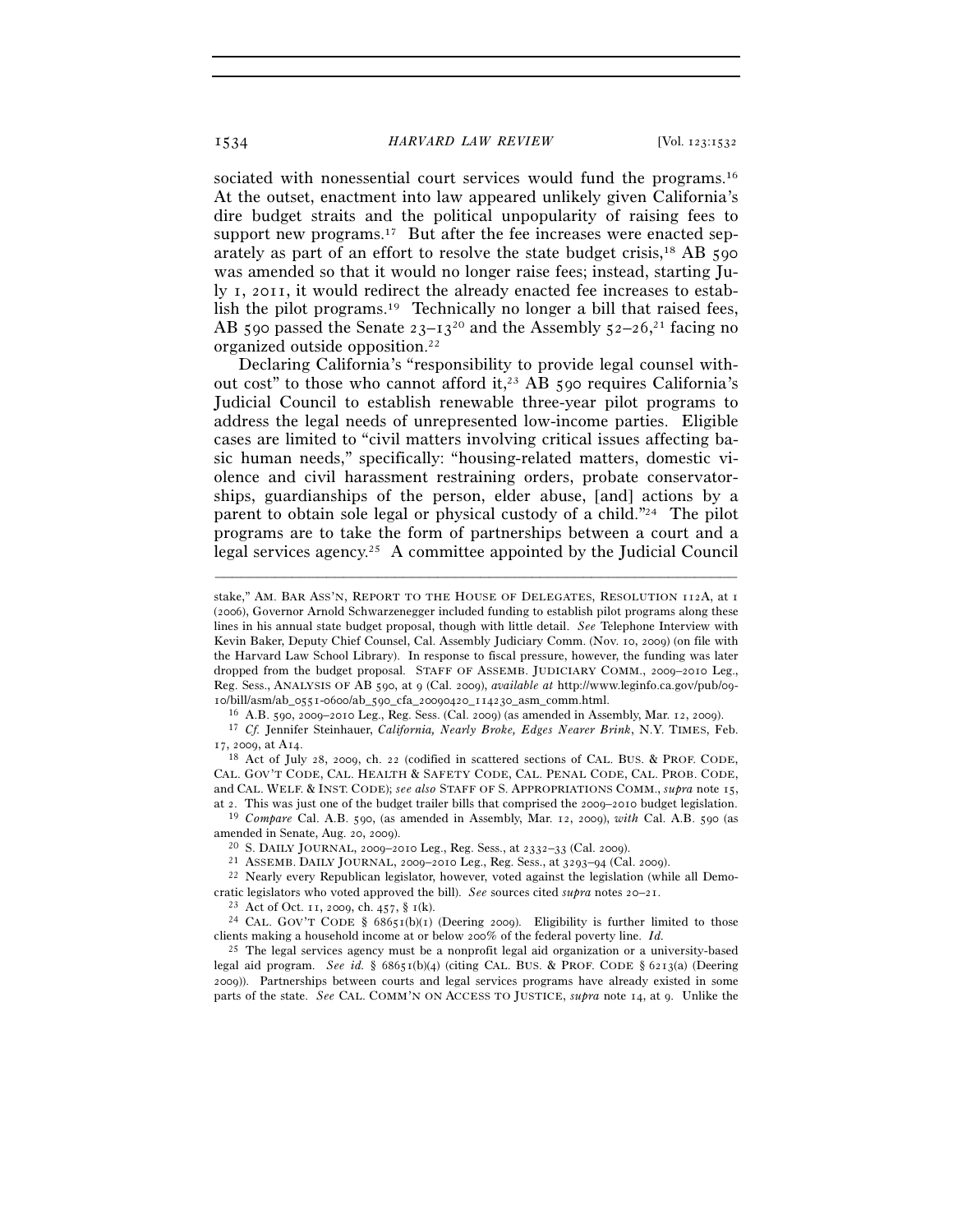will select partnerships for funding after a competitive grants application process.26 Within the partnership, the court is responsible for referring cases to the agency<sup>27</sup> and providing support services to help ensure due process to those who cannot be provided legal representation.28 The legal services agency, meanwhile, is charged with receiving cases from the court and other sources and then, at the agency's discretion, coordinating legal service providers associated with the agency to handle the clients' needs.<sup>29</sup> AB 590 also requires the Judicial Council to collect data and report back to the legislature and governor by early 2016 on the effectiveness and continued need for the programs.30 Finally, AB 590 directs the fee increases enacted in the 2009–2010 budget to be used to support the programs for a sixyear period, starting July 1, 2011.<sup>31</sup>

Even though it acknowledges California's responsibility to provide counsel when the basic needs of low-income persons are at stake and invests tens of millions of dollars in support, AB 590 is clearly modest in many respects. Its pilot programs will be few and of limited duration and, contrary to what some have claimed, $32$  do not create a right to counsel. For these reasons, AB 590's significance could be easily overlooked. Yet, a close examination of AB 590 reveals three critical features of a potential new model for advancing a civil *Gideon* agenda: legislative line-drawing, targeted experimentation, and an emphasis on pragmatism. Each of these features represents a strategic adaptation to challenges that stymied past efforts, and together they trace a new path to expanding access to counsel for low-income persons.

The first feature is reliance on the legislative process to expand sharply the scope of cases in which access to counsel is provided for low-income civil litigants.<sup>33</sup> For decades, strategies aimed at increasing access to counsel for the poor have been primarily litigation-

model programs envisioned by AB 590, however, the programs that predated the statute received few resources from the state, did not limit their focus to the categories of cases specified by AB 590, and were not subject to comprehensive study.<br><sup>26</sup> CAL. GOV'T CODE § 68651(b)(4)–(6).

<sup>&</sup>lt;sup>27</sup> *Id.* § 68651(b)(7).<br><sup>28</sup> *Id.* § 68651(b)(4).<br><sup>29</sup> *Id.* § 68651(b)(4), (7). Critically, while the legislation details criteria for what kinds of cases should be prioritized, it gives the court and lead legal services agency discretion regarding when actually to provide counsel. *See id.* § 68651(b)(7).<br><sup>30</sup> *Id.* § 68651(c).<br><sup>31</sup> *See id.* §§ 68085.1(c)(1)(E), 68085.1(l), 70626. The amount to be redirected is estimated to

be approximately eleven million dollars annually. STAFF OF S. APPROPRIATIONS COMM., *supra* note 15, at 2. 32 *See, e.g.*, Carol J. Williams, *State Gives Poor a New Legal Right*, L.A. TIMES, Oct. 17, 2009,

at A8. 33 The use of legislation to guarantee some right to counsel is not new, of course. *See generally*

Abel & Rettig, *supra* note 11. But for pursuing a generalized right to counsel applicable to multiple types of cases, litigation has historically been the favored strategy.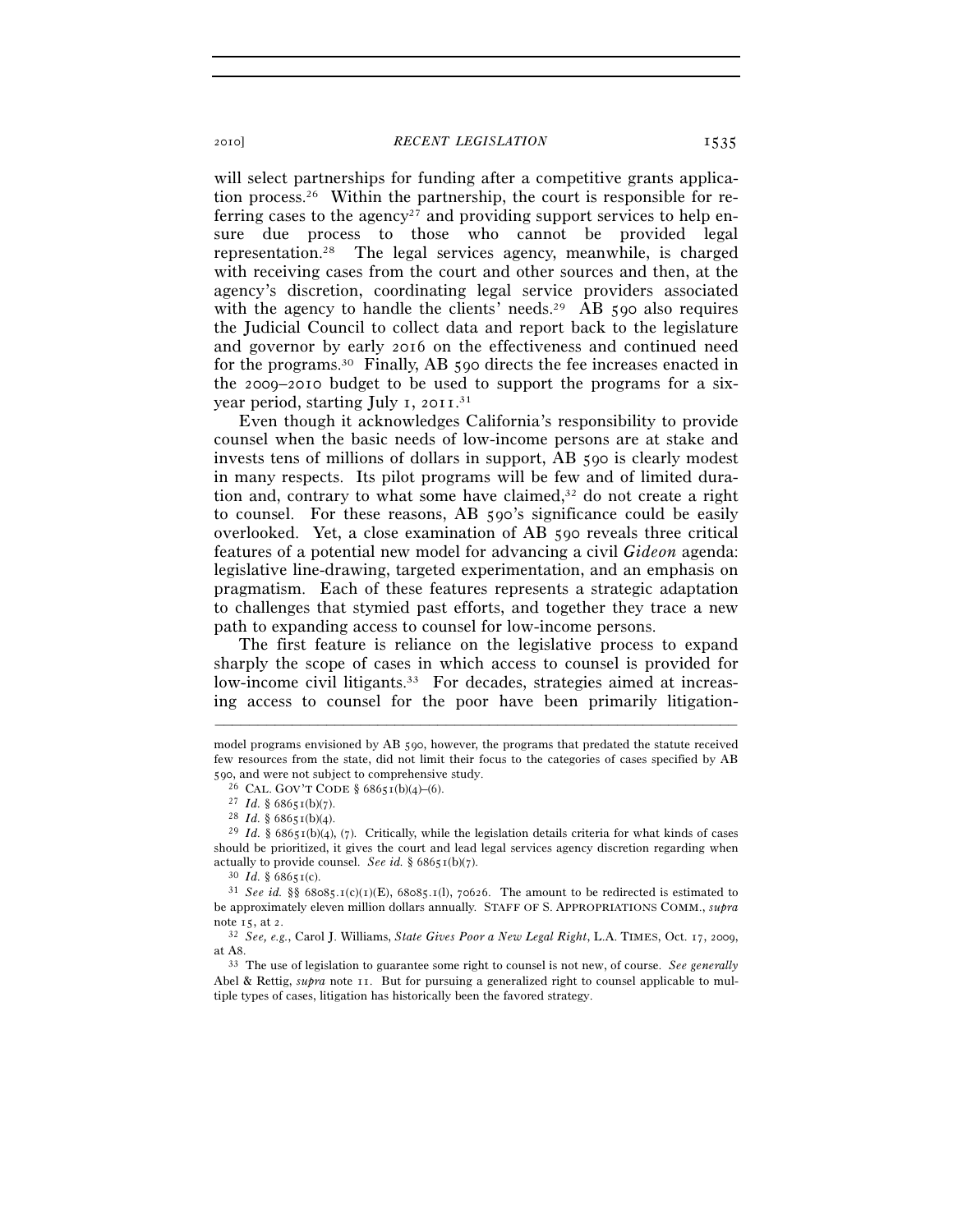# 1536 *HARVARD LAW REVIEW* [Vol. 123:1532

focused, with the goal of persuading courts to extend the logic of *Gideon* to civil cases and create a civil right to counsel. Yet, these strategies have generally failed, as judges have been wary of recognizing such a right, even in cases implicating fundamental rights, for fear of opening the "floodgates."34 That is, were a court to recognize the right to counsel in one set of cases, either consistency would compel that court continuously to expand the right to other cases, thereby imposing an increasingly costly mandate on a state,<sup>35</sup> or fiscal concerns would force the court to cabin the right arbitrarily, creating inconsistency and undermining the court's legitimacy.36 In contrast, AB 590 emerged out of a legislative process less burdened with the need to maintain strict adherence to principle and more responsive to political realities. Unbolting doors without the risk of opening floodgates, the legislation substantially expands the universe of civil cases in which the law recognizes that representation by counsel is essential, with cases ranging from housing to domestic violence and from elder abuse to child custody. Any gaps in this range reflect choices made through the legislative process — not arbitrary judicial line-drawing.

To be sure, all of the cases AB 590 covers fall under the category of "civil matters involving critical issues affecting basic human needs."37 But note that AB 590's scope does not in fact include *all* matters falling under this category. For example, AB 590 does not include immigration cases, recognizing that allocating taxpayer money to pay for the legal defense of individuals accused of breaking immigration laws would likely create fierce political opposition.<sup>38</sup> Yet, immigration cases frequently involve such critical issues as whether one must leave one's family or return to a country where one might face persecution, im-

<sup>34</sup> *E.g.*, Lassiter v. Dep't of Soc. Servs., 452 U.S. 18, 58–59 (1981) (Blackmun, J., dissenting) (intimating that the Court's decision not to recognize a categorical right to counsel in parental

termination proceedings was motivated by underlying fears of opening the "floodgates"). 35 *See* Simran Bindra & Pedram Ben-Cohen, *Public Civil Defenders: A Right to Counsel for Indigent Civil Defendants*, 10 GEO. J. ON POVERTY L. & POL'Y 1, 31 (2003) ("The common refrain to a call for a right of appointed counsel for indigents is that such a program would bankrupt the government."); William S. McAninch, *A Constitutional Right to Counsel for Divorce Litigants*, 14 J. FAM. L. 509, 511 (1975–1976) ("Lurking in any constitutional calculus will be some notion of  $cost \dots$ ."). Deciding to impose such a mandate is especially vexing if it means scarce public funds may have to be siphoned away from other constitutional priorities, such as underfunded public defender programs for indigent criminal defendants. *See* Jane Pribek, *Case Raises Civil Gideon Issue*, WIS. L.J., Mar. 22, 2006, http://www.wislawjournal.com/archive/ <sup>2006</sup>/0322/gideon.html. 36 *See, e.g.*, State *ex rel.* Hamilton v. Snodgrass, 325 N.W.2d 740, 743 (Iowa 1982) ("A require-

ment of appointed counsel in paternity proceedings would inevitably lead to a requirement of appointed counsel for indigent defendants in other actions . . . ."); *cf.* M.L.B. v. S.L.J., 519 U.S. 102, 129–30 (1996) (Thomas, J., dissenting) (warning that "the new-found constitutional right to free transcripts in civil appeals" cannot be "effectively restricted to this case"). 37 CAL. GOV'T CODE § 68651(a) (Deering 2009)*.*

<sup>38</sup> Telephone Interview with Kevin Baker, *supra* note 15.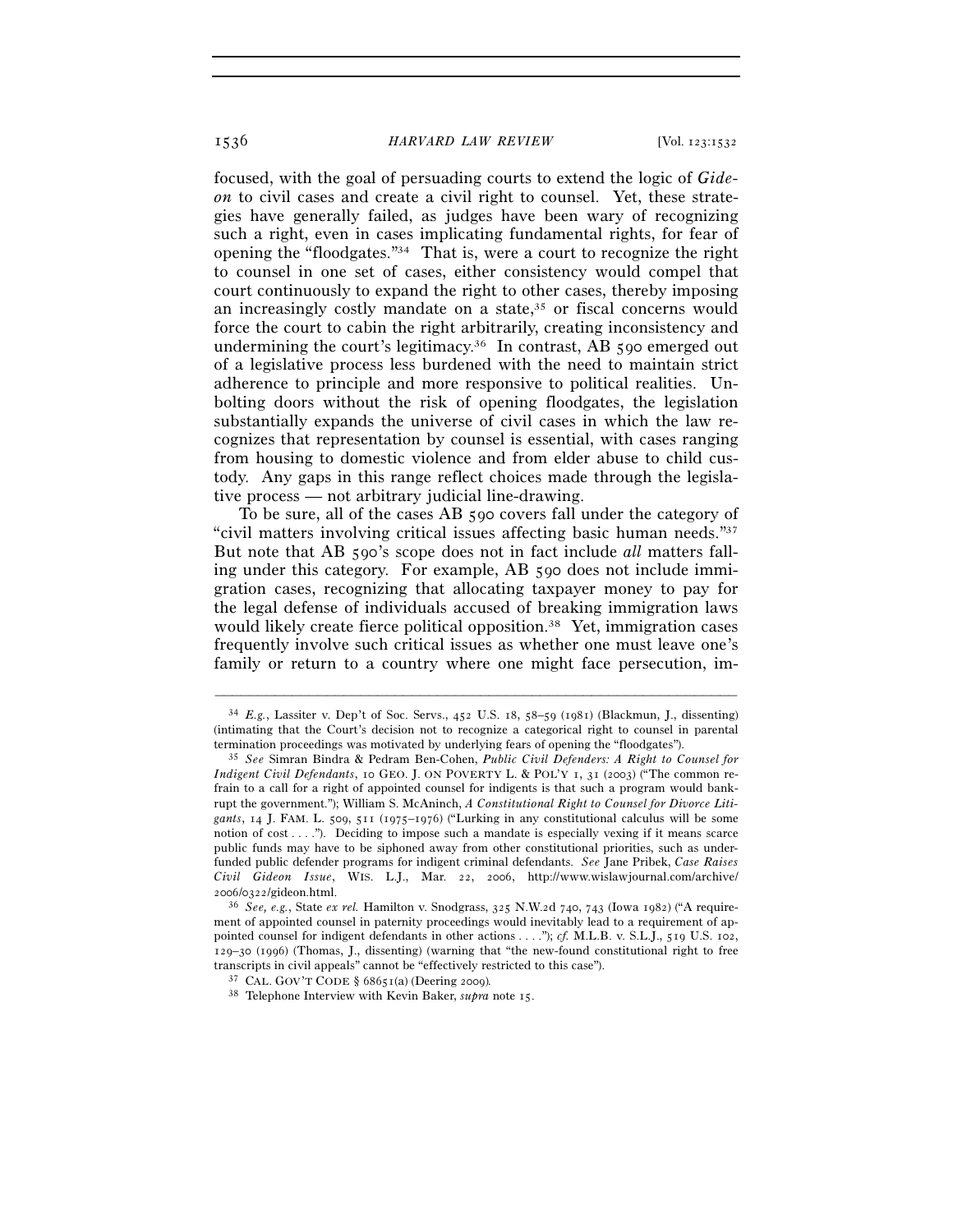2010] *RECENT LEGISLATION* 1537

prisonment, or even death.39 Now drawing such fine lines regarding when counsel should be provided is probably politically critical to successfully establishing a civil right to counsel. But it would be difficult to imagine judges, after announcing a "basic human needs principle," then sharply departing from the principle in response to political realities and credibly drawing the necessary fine lines. By leaving the linedrawing to legislatures, civil *Gideon* advocates can thus sidestep a major obstacle bedeviling litigation-focused strategies and maintain political support for the expansion of access to counsel.40

A second critical feature of the model underlying AB 590 is targeted experimentation in the form of three-year pilot programs. Implicit in AB 590's establishment of pilot programs is the idea that before policymakers can endorse the statewide expansion of access to counsel, two sets of questions must be answered. The first set concerns the form of the system through which counsel should be provided to lowincome civil litigants.41 What kind of organization should determine which litigants get counsel? What is the best way to provide counsel? And at a nuts-and-bolts level, how will this system work in conjunction with existing legal aid providers and how much will it all cost? The second set concerns the determination of when legal representation is significantly more likely to protect litigants' due process rights and avert erroneous decisions<sup>42</sup> than less costly alternatives.<sup>43</sup> Certain litigants, for example, may fare only marginally better with legal counsel, while others may be extremely unlikely to receive justice without full representation. Common sense and existing data offer incomplete answers about when counsel truly adds significant value.44

<sup>39</sup> *See, e.g.*, BOSTON BAR ASS'N TASK FORCE, *supra* note 1, at 21–25 (proposing that Massachusetts's pilot programs for expanding access to counsel for those whose basic needs are at stake include immigration cases).<br><sup>40</sup> Of course, especially with regard to immigration cases, the legislature's exclusion for politi-

cal reasons of cases that seem equally worthy as the cases it does include sometimes may mean turning a blind eye to the unfair treatment of some of society's most vulnerable defendants. 41 Telephone Interview with Kevin Baker, *supra* note 15. For an exploration of different pub-

licly funded legal aid models from around the world, see generally Earl Johnson, Jr., *Justice for America's Poor in the Year 2020: Some Possibilities Based on Experiences Here and Abroad*, 58 DEPAUL L. REV. 393 (2009). 42 *See* Russell Engler, *Shaping A Context-Based Civil Gideon from the Dynamics of Social* 

*Change*, 15 TEMP. POL. & CIV. RTS. L. REV. 697, 714 (2006). AB 590 encourages courts and legal service providers competing for pilot program funds to focus on precisely these questions and collect the associated data. *See* CAL. GOV'T CODE §  $6865I(b)(5)-(7)$ *.* 

<sup>43</sup> *See, e.g.*, Engler, *supra* note 42, at 706–07 (discussing alternatives to representation and emphasizing the need to pair any consideration of alternatives with rigorous outcome evaluation). Alternatives might include greater assistance to pro se litigants through court-based self-help centers and the standardization of common forms and procedures, referral to counsel for legal advice only, and the appointment of trained, nonlawyer advocates. *See* JUDICIAL COUNCIL OF CAL., EQUAL ACCESS FUND: <sup>A</sup> REPORT TO THE CALIFORNIA LEGISLATURE <sup>12</sup>–13, 134 (2005). 44 *See, e.g.*, Engler, *supra* note 42, at 711–14.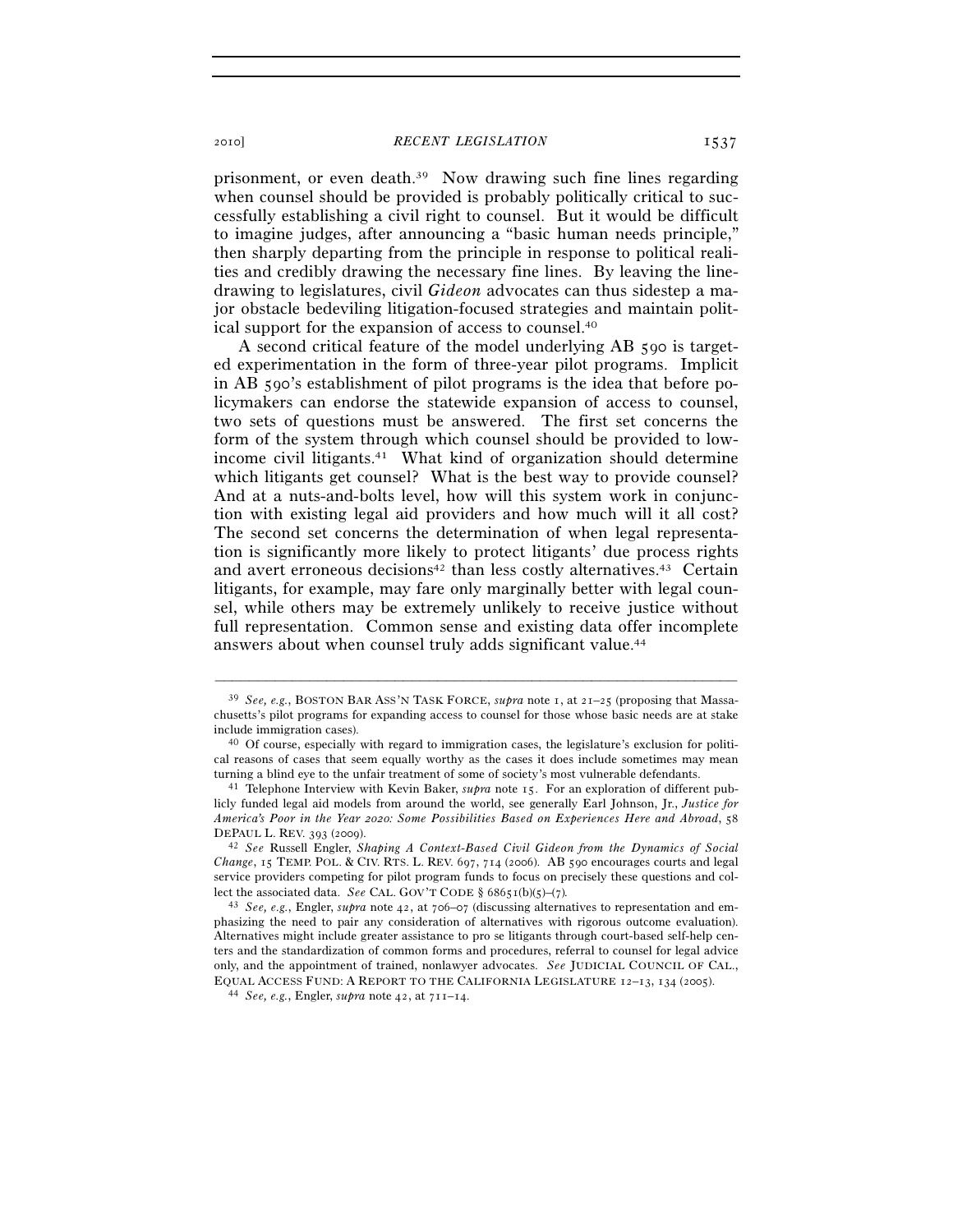# 1538 *HARVARD LAW REVIEW* [Vol. 123:1532

In this light, initiating the expansion of access to counsel in the form of select pilot programs is an appropriate, if not necessary, way of resolving the fundamental issues that any successful civil *Gideon* initiative must address. AB 590's pilot programs serve as targeted experiments that will provide courts and legal aid providers with models for how best to work together and will furnish policymakers with the data critical for determining how best to allocate resources.<sup>45</sup> Such knowledge will also enable advocates and legislators to shape future programs in a way that addresses the concerns of skeptics and builds sufficient political support.<sup>46</sup> Of course, it is possible to imagine alternative approaches that would eschew pilot programs and seek immediately to guarantee a right to counsel statewide. But without first resolving the basic issues outlined above, any such approach would risk wasting scarce resources on ad hoc measures and, for a period, likely do more to confuse and disrupt the existing court system than to ensure due process for low-income litigants. Sustainable support for the programs could be jeopardized unnecessarily as a result.

The final critical feature of the AB 590 model is its recognition that it may be premature to grant a judicially enforceable right to counsel in the cases AB 590 covers. In this way, AB 590 mirrors courts' previous hesitation to create such a right.<sup>47</sup> As discussed above, unresolved questions remain regarding whose legal needs are most vulnerable and when access to counsel, as opposed to a potential alternative, is truly necessary to protect the basic rights of low-income civil litigants. In the face of such ambiguity, budget-conscious legislatures tend to be resistant to allocating large sums of tax dollars, let alone creating expensive new rights enforceable in court. Consequently, the AB 590 model does not create a categorical right to counsel, but instead leaves it completely up to the courts and legal aid providers first to determine where needs might be greatest within a specific set of cases defined by the legislature and then to decide who should receive counsel, the risk of unchecked discretion notwithstanding.

<sup>–––––––––––––––––––––––––––––––––––––––––––––––––––––––––––––</sup> 45 *See* Russell Engler, *Toward a Context-Based Civil Right to Counsel Through "Access to Justice" Initiatives*, 40 CLEARINGHOUSE REV. 196, 200–01 (2006).<br><sup>46</sup> *See* BOSTON BAR ASS'N TASK FORCE, *supra* note 1, at 27 ("[T]he best way to stimulate

new, permanent funding by the legislature is to demonstrate the economic and social benefits that flow from providing a lawyer to low income people . . . ."). Conversely, data that showed that in many cases legal representation is not particularly effective could create new skeptics. Ultimately, the success of the AB 590 model may hinge on what impact, if any, new data will have on the beliefs of legal aid providers, current skeptics of the usefulness of appointed counsel, and legislators. 47 *See* State *ex rel.* Hamilton v. Snodgrass, 325 N.W.2d 740, 743 (Iowa 1982) ("The cost to the

State would be vast. The imposition of such a financial burden is best left for legislative determination." (citation omitted)); *cf.* Frase v. Barnhart, 840 A.2d 114, 138 (Md. 2003) (Cathell, J., concurring) ("So long as this Court declines to resolve [the civil right to counsel issue], the advocates for the poor will continue to seek judicial relief, rather than concentrating their efforts with the other branches of government.").